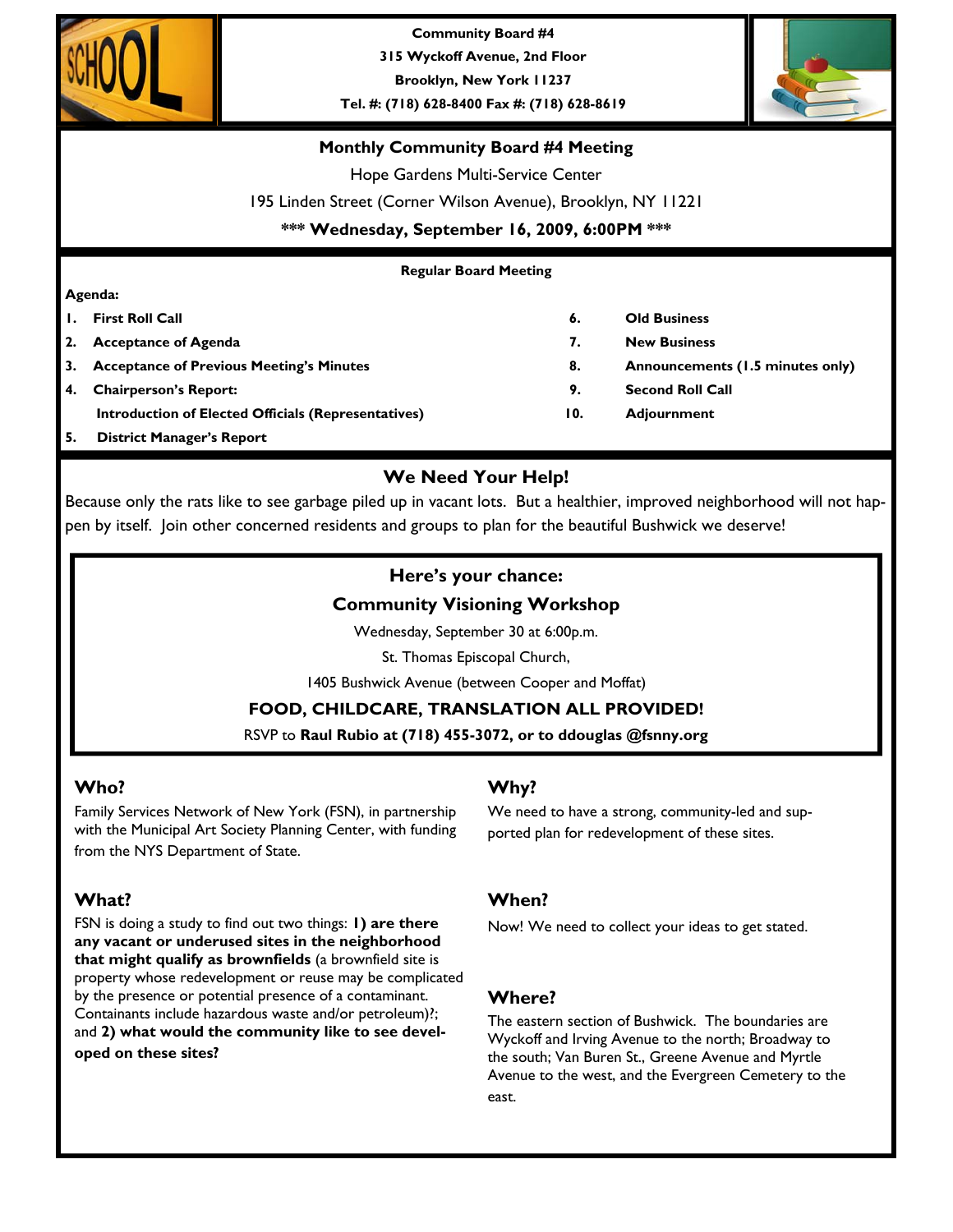# Page 2 **Community Board 4**

# **NOTICE OF BACK TO SCHOOL PAYMENT**

This notice is to tell you that you are getting a one-time payment to help with back-to-school costs for the children in your household. This payment is \$200 per child and is based on the number of children in your household who are 3 through 17 years old on August 1, 2009, and in receipt of public assistance or food stamp benefits during July, 2009. This payment will help your family cope with these tough economic times and help your children start the school year off on the right foot. The Open Society Institute and the Foundation to Promote Open Society are giving \$35 million to New York State enabling the State to get federal matching funds of up to \$140 million as part of the American Recovery and Reinvestment Act of 2009 to make these payments.

## **What can I use the money for?**

Back-to-School money can be used to buy items such as books, pencils, pens, notebooks, calculators, backpacks, shoes, school uniforms, pants, shirts, skirts, dresses, and other essential school items.

## **How will I be paid the money?**

Your money has been paid directly into your EBT cash account. If you receive food stamp benefits only, you can get the money from your EBT **cash** account using the same EBT card and PIN that you use for your food stamp benefits. This payment can be withdrawn through an ATM or, it can be spent at retail locations where EBT cards are accepted.

**Please note that this payment may expire if your cash account is not accessed within 90 days.** You should check your cash balance so you can use this benefit before it expires. You may check your cash balance free of charge at an ATM, on the Internet at www.ebtaccount.jpmorgan.com. Or by calling the EBT Helpline number on the back of your card.

## **Is this just a one-time payment?**

Yes. The Back-to-School money for your household is a one-time payment.

**Will this money affect my Food Stamp Benefits, Medical Assistance, Public Assistance or other benefits?**

No. This one-time Back to School money will not affect your eligibility for the benefits you are currently receiving.

## **Are there any shopping discounts I can receive?**

Certain retailers may be offering discounts in the weeks before school starts, so please ask when you make your purchases. Also please check the New York State Consumer Protection Board's "Stretch Your Dollar" tips at

### **http://www.consumer.state.ny.us/syde\_page.htm.**

## **How can I find out about other benefits that I might be eligible for—like cash assistance or help with emergency needs?**

If you only receive food stamp benefits, please go to **www.mybenefits.ny.gov,** the website to check your eligibility for other benefits such as cash assistance, help with rent arrears, Home Energy Assistance and various tax credits that might help you make ends meet during these difficult economic times.

## **What do I do if I think the amount of the Payment is incorrect?**

Please refer to the Conference and Fair Hearing Page on the reverse.

# **Harvard University Announcement**

Harvard University announced from now on undergraduate students from low-income families will pay no tuition. If you know of a family earning less than \$60,000 a year with an honor student graduating from high school soon, Harvard University wants to pay the tuition.

To find out more about Harvard offering free tuition for families making less than \$60,000 a year, visit Harvard's financial aid website at: **http://www.fao.fas.harvard.edu/** or call the school's financial aid office at (617) 495-1581.

> **The Next CEC 32 Meeting Thursday, September 17, 2009 P.S. 299/ 88 Woodbine Street \*6:00PM-Working Session \*7:00PM-Public Session**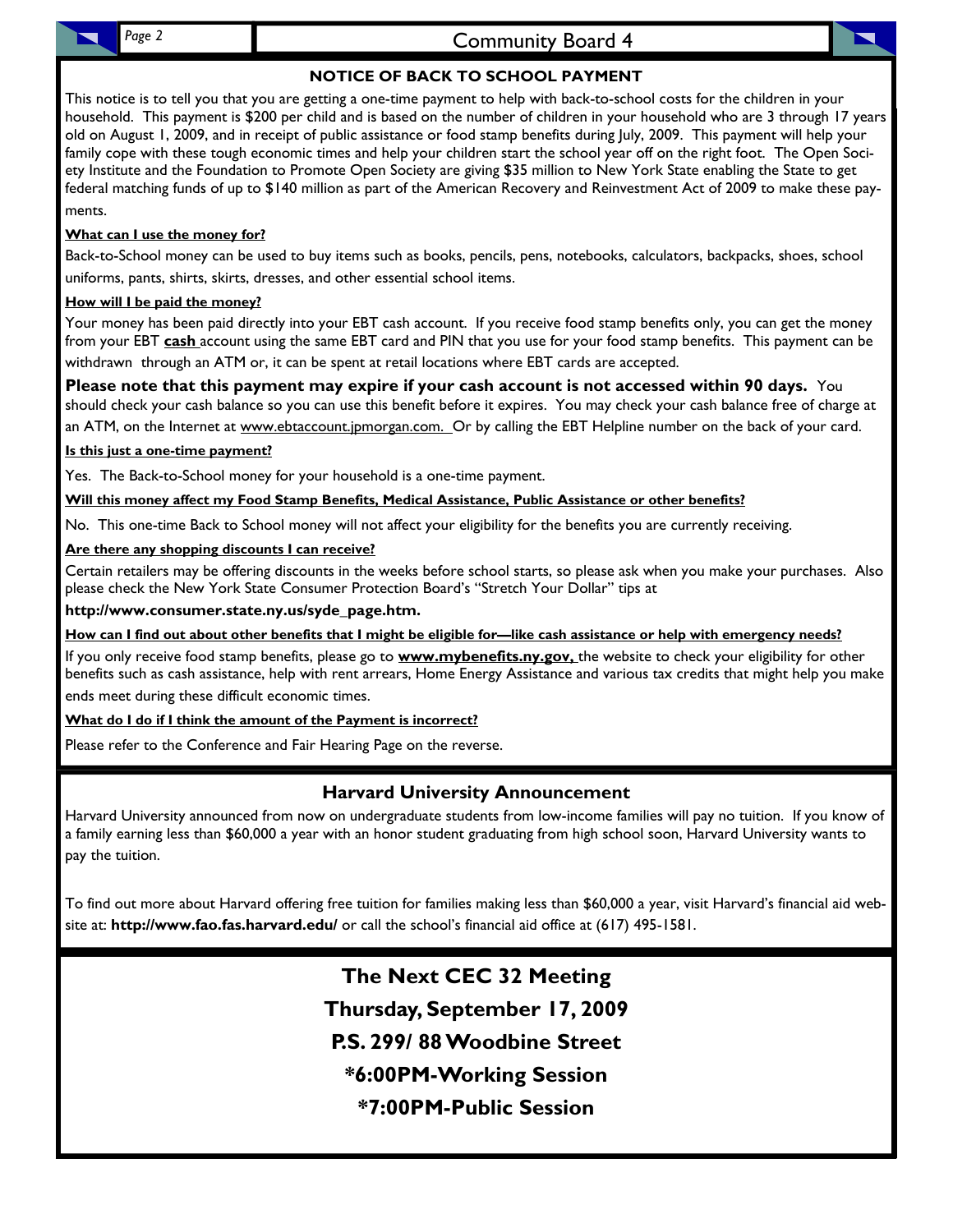

# Community Board 4 *Page 3*

### **CITIZENS COMMITTEE FOR NEW YORK CITY**

### **305 SEVENTH AVENUE-15TH FLOOR**

### **NEW YORK, NY 10001**

#### **TEL: (212) 989-0909 / FAX: (212) 989-0983**

#### **GRANT OPPORTUNITIES**

The grants are for volunteer-led neighborhood groups and public school-based student groups working to improve quality of life in their neighborhood and schools across the city, including in our district. The application deadline is September 30.

**Have a great idea for a community improvement project?** Apply for a New Yorkers for Better Neighborhoods Award! Citizens Committee for New York City awards **grants of \$500 to \$3,000 to volunteer-led groups** to work on projects that bring neighbors together and that have a positive impact on the community.

**Our next grant deadline is September 30.** For a grant application and for more info, call/email Arif Ullah or Saleen Shah at (212) 989- 0909/grants@citizensnyc.org

In addition to small grants, we offer one-on-one project planning assistance, skills-building workshops, and a resource center with access to computer stations, conference space and an equipment loan library.

### **Grassroots Fundraising**

Saturday, October 10, 11am-12:30pm

Support your group's work with community fundraising efforts!

### **Group Structure**

Saturday, November 14, 11am-1pm

Build and maintain an effective neighborhood association or community group!

### **Media Tools**

Saturday, December 12, 11am-1pm

Increase public support for your group's issues and goals!

Workshops are for volunteer-led groups and individuals interested in working on community improvement projects. Those who complete the series will receive a Neighborhood Leadership Institute certificate.

**For more information about the workshops and to RSVP,** please contact Arif Ullah: aullah@citizensnyc.org/212-822-9580

Workshops will be held at Citizens Committee, 305 7th Avenue, 15th Floor, between 27th and 28th Streets in Manhattan.

### **NYC**

### **Department for the Aging**

### **Senior Citizen Rent Increase Exemption Program (SCRIE) Income Eligibility Increased to \$29,000**

- For rent-stabilized apartments, tenants must have a valid one or two-year lease.
- Rent must be at least 1/3 of net monthly income.
- Head of household must be age 62 or older.
- Assets: No limit.
- Income: \$29,000 household total

**Applications for the SCRIE program are available at ACCESS NYC (www.nyc.gov/accessnyc) or by calling 311.** 

### **NEW HOPE APOSTOLIC CHURCH OF CHRIST**

961 Broadway, Brooklyn, NY 11221

### **SATURDAY AT THE MOVIES**

Join us for an afternoon of good, clean entertainment.

**WHERE:** 961 Broadway, Brooklyn (Near Myrtle Avenue)

**NEXT DATES:** September 12th AND September 26th, 2009 **TIME:** 3:00 PM SHARP

ALL ARE WELCOME **ADMISSION: FREE** DONATIONS WELCOME

**Church 718-574-3525 Evang. Elvena Davis 718-573-4435**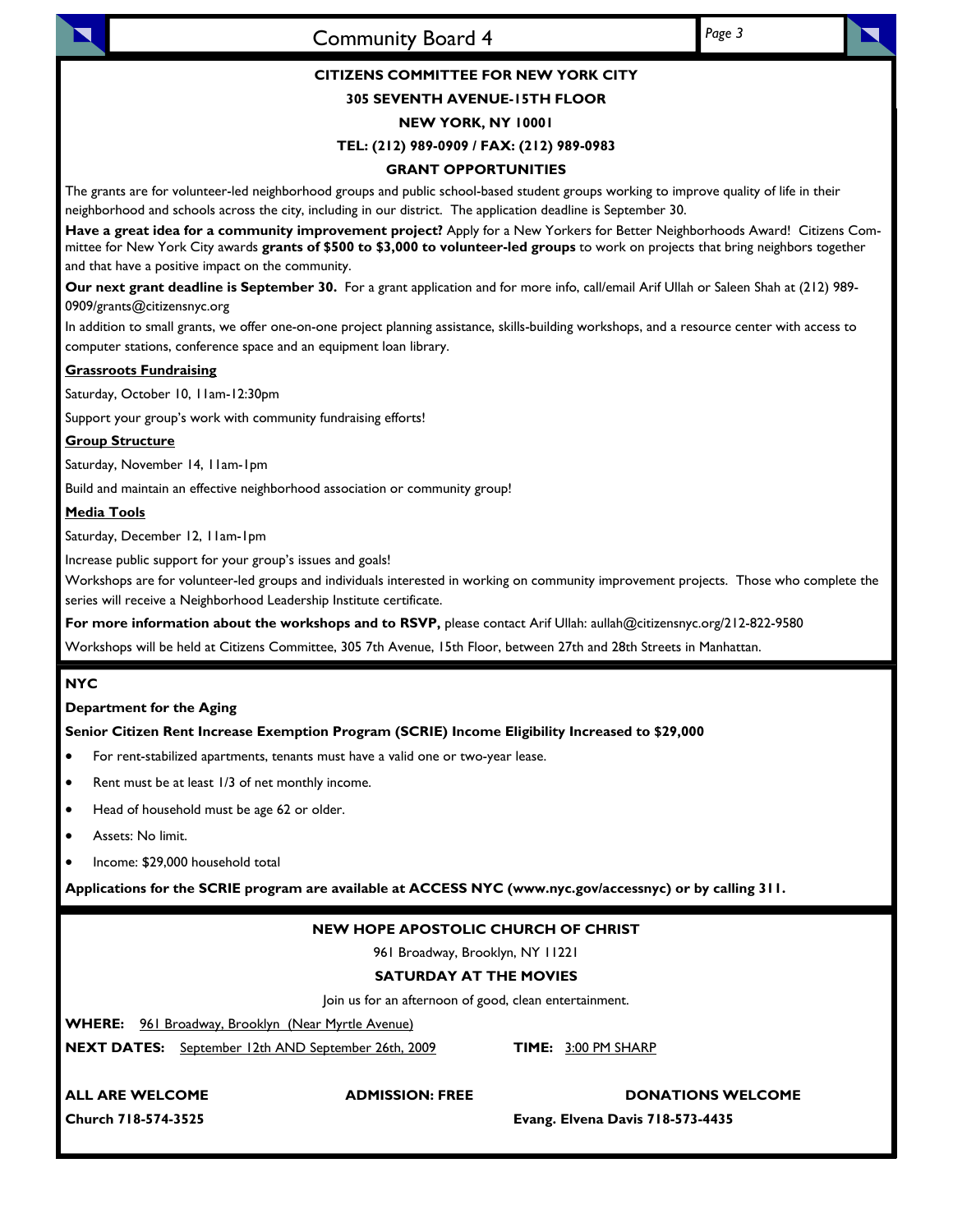# COMMUNITY BOARD 4

# **NYC DEPARTMENT OF HEALTH**

## **AND MENTAL HYGIENE**

### **Prevent Window Falls: Make Sure Window Guards Are in Place.**

- Window guards prevent falls and protect children, but only if landlords, tenants and parents make sure they are installed. Even if you don't have children living in your home, it's a good idea to install window guards if children visit frequently.
- **Tenants** whose landlords fail to provide window guards can call **311** to file a complaint. **Landlords** may also call **311** to report tenants who refuse to have approved window guards installed as required by law.

## **If children 10 years of younger live in your apartment, or it you provide child care services in your apartment, you must:**

- Inform the landlord if you live in a building with three or more apartments.
- Let the landlord come in to install approved window guards.
- Do not remove window guards, even partially, once they are installed.
- Never make alterations to window guards.

**Families living in one or two story homes should consider installing window guards in any window not used as an emergency exit if they have young children.** 

For more information about approved window guards, preventing window falls, or about your rights as a tenant, **call 311 or visit www.nyc.gov/html/doh/html/win/win.shtml**

## **Brooklyn Workforce Innovations (BWI)**

The New York City Mayor's Office of Film, Theatre and Broadcasting is now accepting applications for the sixteenth cycle of **The "Made in NY" Production Assistant Training Program.** This **FREE skills training and job placement program** aims to promote diversity in NYC's production industry and create new career opportunities for **young adults** who are unemployed or low-income.

The next cycle of the "Made in NY" PA Training Program is planned to begin in late **September 2009! We offer:** 

- **4 weeks of full-time hands-on skills training,** taught by industry professionals
- **Two years of job placement assistance** in entry-level commercial, music video, TV and film production jobs (e.g. 'production assistant' Jobs)
- **Career counseling** and support as you work your way up.
- **Certification** as a "Made in NY" Production Assistant through a partnership with the **New York City Mayor's Office of Film, Theatre and Broadcasting.**

### **Who Should Apply?**

### **To apply for this program, you must:**

- Have a valid driver's license (No Exceptions– you will be driving during job placement)
- Be at least 21 years old.

•

- Be New York City Resident (you must currently live in one of the five boroughs) and legally eligible to work in the U.S.
- Demonstrate need for this opportunity (e.g. unemployed, low income or receiving public assistance, low-income background or lack of career choices due to personal obstacles)
- In order to apply you must meet all of the above requirements**\***

**Please visit our website before applying to learn more about our eligibility requirement and work of a Production Assistant: http://www.bwiny.org/pages/programs/patraininga.html**

" Made in NY" Pas are now working throughout NYC's production sector, on everything from feature films to commercials to reality TV, episodic TV, music videos, film festivals, and more. **Our participants come from every borough; most had never worked on set before joining the program.** 

*Page 4*